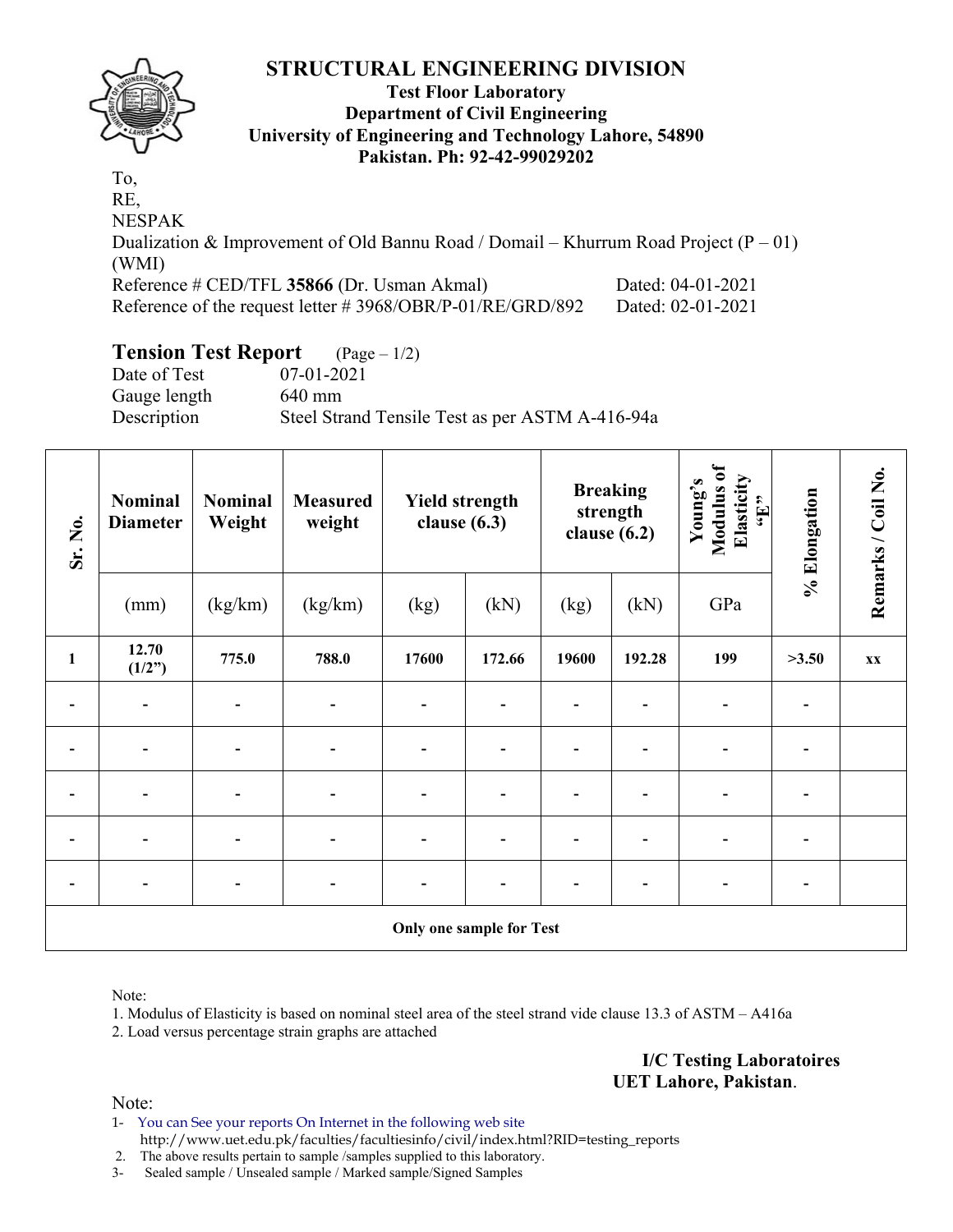### **STRUCTURAL ENGINEERING DIVISION Test Floor Laboratory Department of Civil Engineering University of Engineering and Technology Lahore, 54890 Pakistan. Ph: 92-42-99029202**  To, RE, NESPAK Dualization & Improvement of Old Bannu Road / Domail – Khurrum Road Project  $(P - 01)$ (WMI)

| Reference # CED/TFL 35866 (Dr. Usman Akmal)               | Dated: 04-01-2021 |
|-----------------------------------------------------------|-------------------|
| Reference of the request letter #3968/OBR/P-01/RE/GRD/892 | Dated: 02-01-2021 |

**Graph**  $(Page - 2/2)$ 



**I/C Testing Laboratoires** 

### **UET Lahore, Pakistan**.

### Note:

1- You can See your reports On Internet in the following web site http://www.uet.edu.pk/faculties/facultiesinfo/civil/index.html?RID=testing\_reports

2. The above results pertain to sample / samples supplied to this laboratory.<br>3- Sealed sample / Unsealed sample / Marked sample/Signed Samples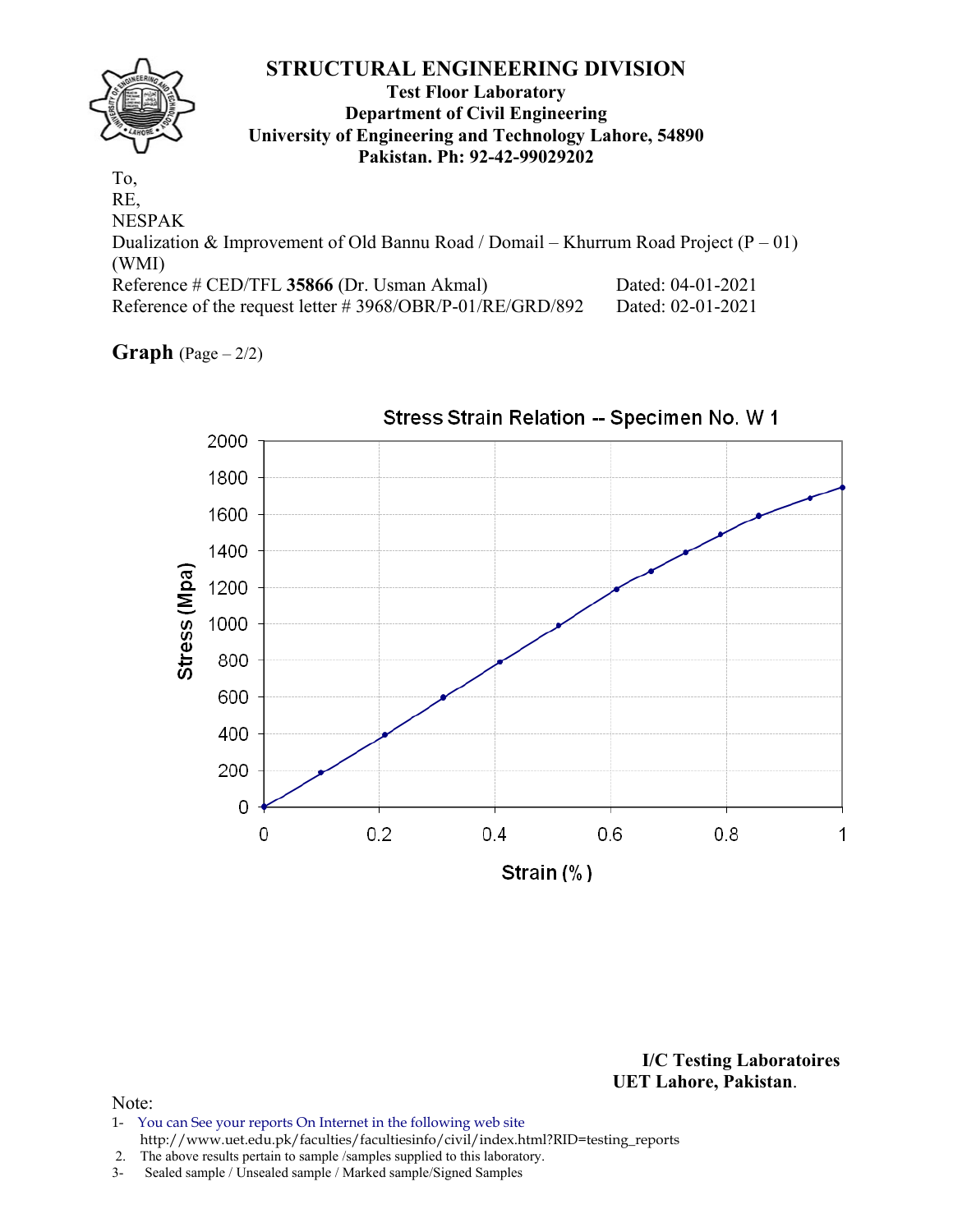

### **Test Floor Laboratory Department of Civil Engineering University of Engineering and Technology Lahore, 54890 Pakistan. Ph: 92-42-99029202**

To, Resident Engineer / Team Leader Prime Engineering Consultancy Kallurkot Bridge Project Construction of 4 Lane Bridge over River Indus Connecting Kallur Kot with D.I Khan

| Reference # CED/TFL 35872 (Dr. Usman Akmal)                | Dated: 05-01-2021 |
|------------------------------------------------------------|-------------------|
| Reference of the request letter $\#$ KK-DIK-BR-PJ/2021/223 | Dated: 05-01-2021 |

### **Tension Test Report** (Page – 1/3)

Date of Test 07-01-2021 Gauge length 640 mm Description Steel Strand Tensile Test as per ASTM A-416-94a

| Sr. No.      | Nominal<br><b>Diameter</b> | <b>Nominal</b><br>Weight | <b>Yield strength</b><br><b>Measured</b><br>weight<br>clause $(6.3)$ |       | <b>Breaking</b><br>strength<br>clause $(6.2)$ |       | Modulus of<br>Elasticity<br>Young's<br>$\mathbf{f}$ . Here | % Elongation | Remarks / Coil No. |                        |
|--------------|----------------------------|--------------------------|----------------------------------------------------------------------|-------|-----------------------------------------------|-------|------------------------------------------------------------|--------------|--------------------|------------------------|
|              | (mm)                       | (kg/km)                  | (kg/km)                                                              | (kg)  | (kN)                                          | (kg)  | (kN)                                                       | GPa          |                    |                        |
| $\mathbf{1}$ | 12.70<br>(1/2")            | 775.0                    | 785                                                                  | 18000 | 176.58                                        | 20000 | 196.20                                                     | 198          | >3.50              | <b>XX</b>              |
| $\mathbf 2$  | 12.70<br>(1/2")            | 775.0                    | 783                                                                  | 18300 | 179.52                                        | 20000 | 196.20                                                     | 199          | >3.50              | $\mathbf{X}\mathbf{X}$ |
|              | $\blacksquare$             |                          |                                                                      |       |                                               |       |                                                            |              |                    |                        |
|              | $\overline{\phantom{0}}$   |                          |                                                                      |       |                                               |       |                                                            |              |                    |                        |
|              | $\blacksquare$             |                          |                                                                      |       |                                               |       |                                                            |              |                    |                        |
|              | $\overline{\phantom{0}}$   |                          |                                                                      |       |                                               |       |                                                            |              |                    |                        |
|              |                            |                          |                                                                      |       | <b>Only two samples for Test</b>              |       |                                                            |              |                    |                        |

Note:

1. Modulus of Elasticity is based on nominal steel area of the steel strand vide clause 13.3 of ASTM – A416a

2. Load versus percentage strain graphs are attached

**I/C Testing Laboratoires UET Lahore, Pakistan**.

Note:

1- You can See your reports On Internet in the following web site http://www.uet.edu.pk/faculties/facultiesinfo/civil/index.html?RID=testing\_reports

2. The above results pertain to sample /samples supplied to this laboratory.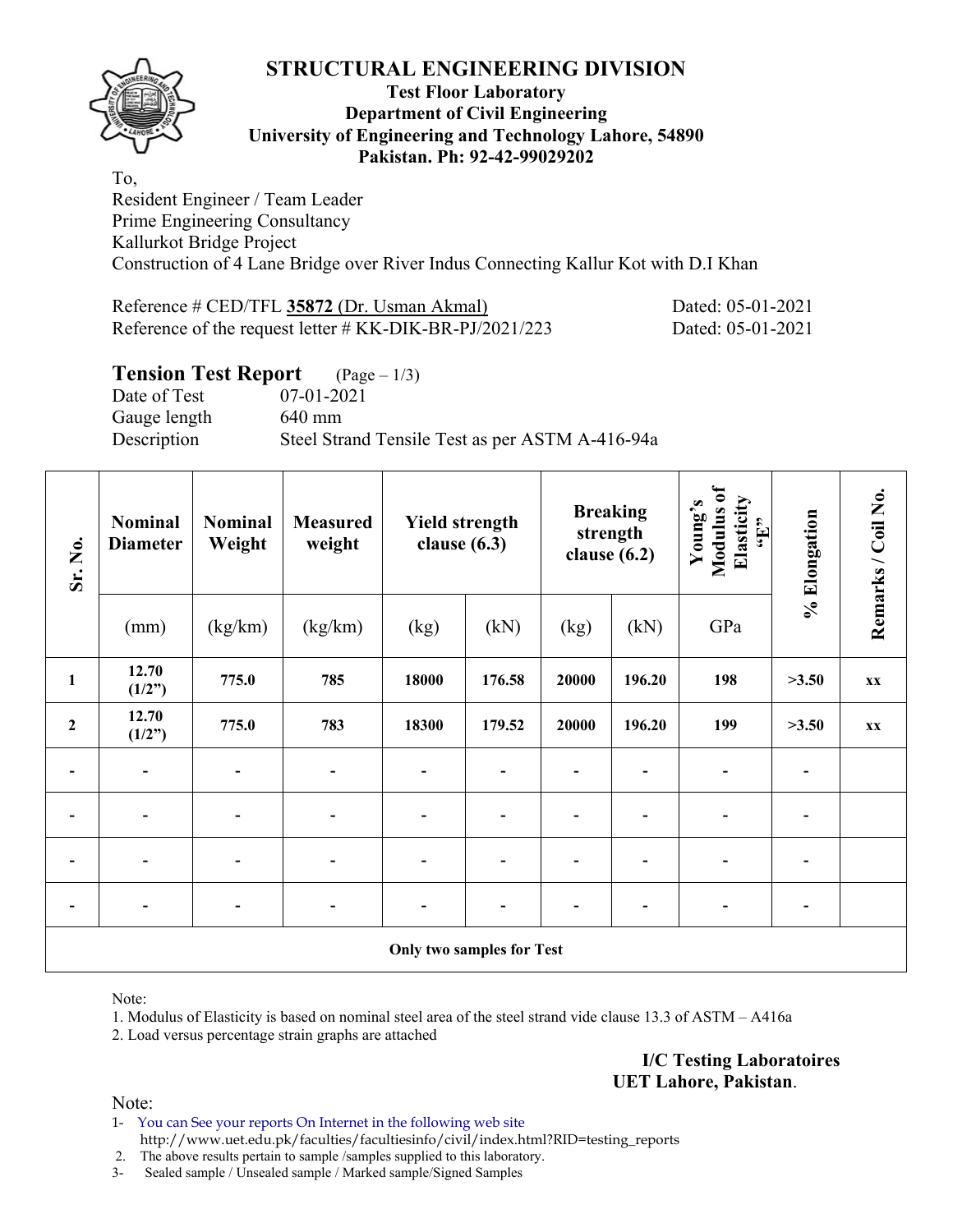### **Test Floor Laboratory Department of Civil Engineering University of Engineering and Technology Lahore, 54890 Pakistan. Ph: 92-42-99029202**

To, Resident Engineer / Team Leader Prime Engineering Consultancy Kallurkot Bridge Project Construction of 4 Lane Bridge over River Indus Connecting Kallur Kot with D.I Khan

Reference # CED/TFL **35872** (Dr. Usman Akmal) Dated: 05-01-2021 Reference of the request letter # KK-DIK-BR-PJ/2021/223 Dated: 05-01-2021

**Graph**  $(Page - 2/3)$ 



**I/C Testing Laboratoires UET Lahore, Pakistan**.

- 1- You can See your reports On Internet in the following web site http://www.uet.edu.pk/faculties/facultiesinfo/civil/index.html?RID=testing\_reports
- 2. The above results pertain to sample /samples supplied to this laboratory.
- 3- Sealed sample / Unsealed sample / Marked sample/Signed Samples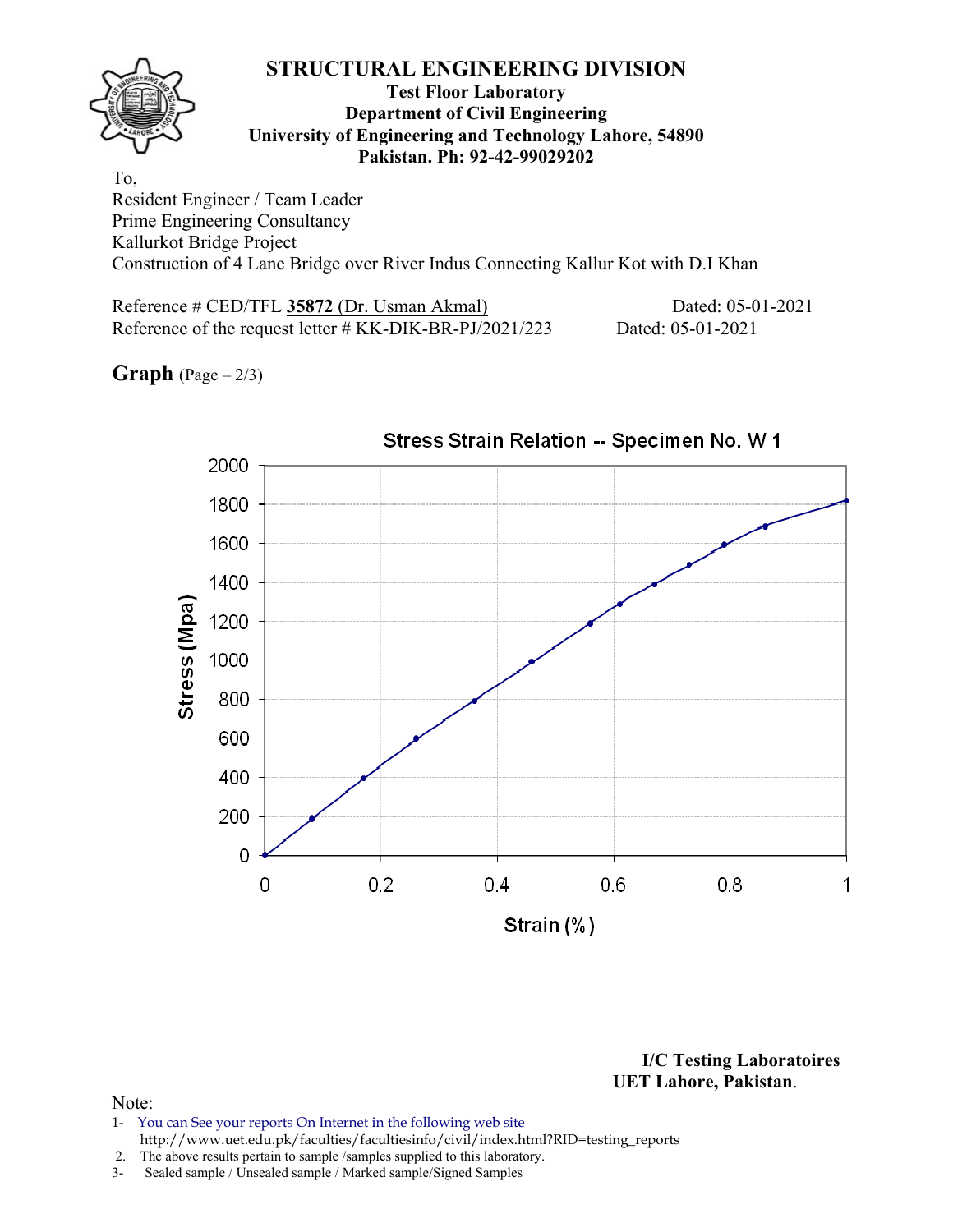### **Test Floor Laboratory Department of Civil Engineering University of Engineering and Technology Lahore, 54890 Pakistan. Ph: 92-42-99029202**

To, Resident Engineer / Team Leader Prime Engineering Consultancy Kallurkot Bridge Project Construction of 4 Lane Bridge over River Indus Connecting Kallur Kot with D.I Khan

Reference # CED/TFL **35872** (Dr. Usman Akmal) Dated: 05-01-2021 Reference of the request letter # KK-DIK-BR-PJ/2021/223 Dated: 05-01-2021

**Graph**  $(Page - 3/3)$ 



**I/C Testing Laboratoires UET Lahore, Pakistan**.

- 1- You can See your reports On Internet in the following web site http://www.uet.edu.pk/faculties/facultiesinfo/civil/index.html?RID=testing\_reports
- 2. The above results pertain to sample /samples supplied to this laboratory.
- 3- Sealed sample / Unsealed sample / Marked sample/Signed Samples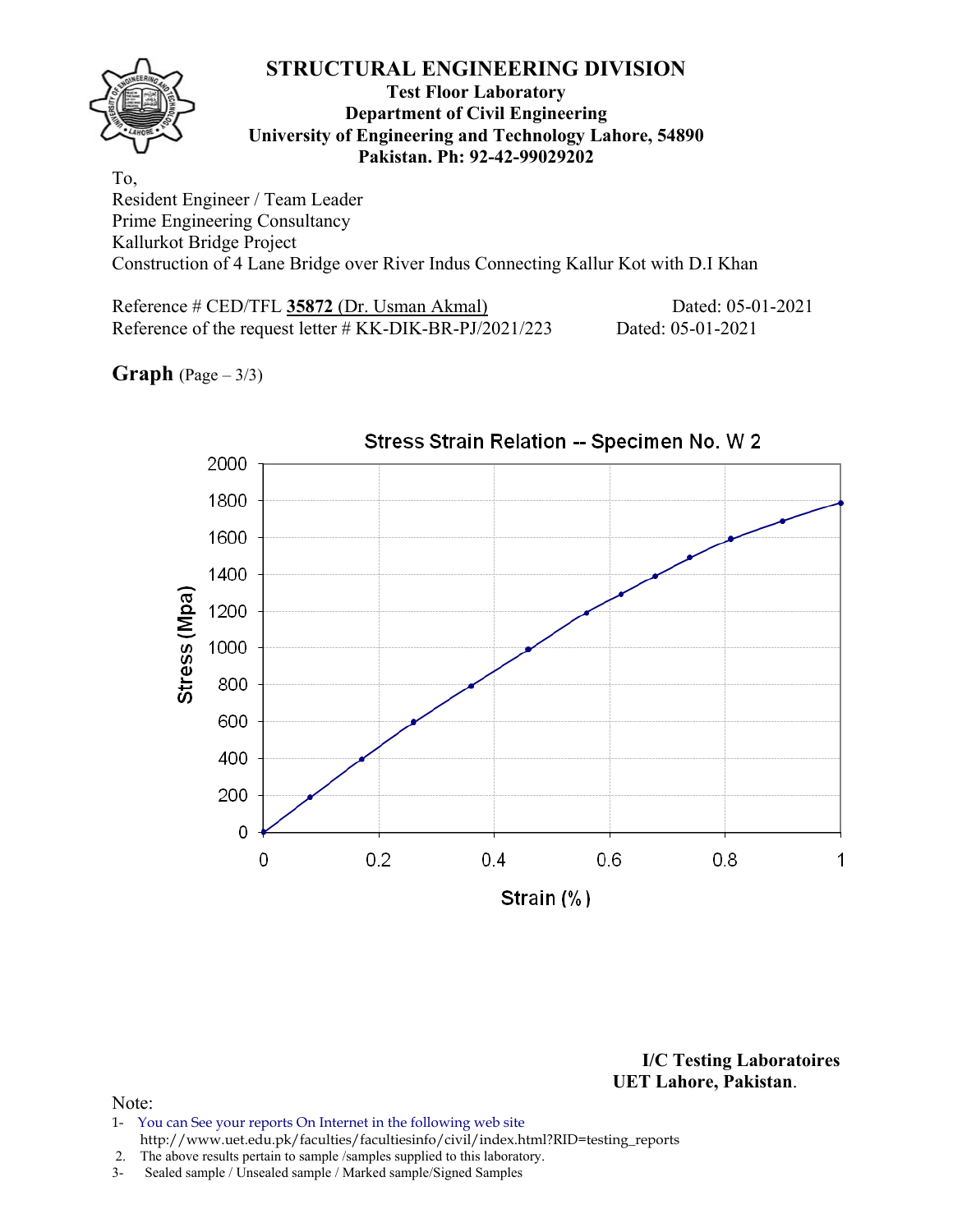

### **Test Floor Laboratory Department of Civil Engineering University of Engineering and Technology Lahore, 54890 Pakistan. Ph: 92-42-99029202**

To, M/S China Gezhouba Group Company Limited **DESCON** Construction of Mohmand Dam Hydropower Project

| Reference # CED/TFL 35878 (Dr. Usman Akmal)    | Dated: 06-01-2021 |
|------------------------------------------------|-------------------|
| Reference of the request letter $\#$ MDSYS-109 | Dated: 05-01-2021 |

# **Tension Test Report** (Page – 1/4)<br>Date of Test (07-01-2021)

07-01-2021 Gauge length 640 mm Description Steel Strand Tensile Test as per ASTM A-416-94a

| Sr. No.          | <b>Nominal</b><br><b>Diameter</b> | <b>Nominal</b><br>Weight | <b>Measured</b><br>weight | <b>Yield strength</b><br>clause $(6.3)$ |                             | <b>Breaking</b><br>strength clause<br>(6.2) |                | Modulus of<br>Elasticity<br>Young's | % Elongation             | Remarks / Coil No.     |
|------------------|-----------------------------------|--------------------------|---------------------------|-----------------------------------------|-----------------------------|---------------------------------------------|----------------|-------------------------------------|--------------------------|------------------------|
|                  | (mm)                              | (kg/km)                  | (kg/km)                   | (kg)                                    | (kN)                        | (kg)                                        | E, GPa<br>(kN) |                                     |                          |                        |
| $\mathbf{1}$     | 15.24(0.6")                       | 1102.0                   | 1122.0                    | 24300                                   | 238.38                      | 27500                                       | 269.78         | 198                                 | >3.50                    | <b>XX</b>              |
| $\boldsymbol{2}$ | 15.24(0.6")                       | 1102.0                   | 1132.0                    | 24400                                   | 239.36                      | 27600                                       | 270.76         | 199                                 | >3.50                    | $\mathbf{X}\mathbf{X}$ |
| $\mathbf{3}$     | 15.24(0.6")                       | 1102.0                   | 1130.0                    | 24100                                   | 236.42                      | 27600                                       | 270.76         | 199                                 | >3.50                    | <b>XX</b>              |
|                  | $\overline{\phantom{a}}$          |                          |                           |                                         |                             | -                                           | $\blacksquare$ | Ξ.                                  | $\overline{\phantom{0}}$ |                        |
|                  | $\blacksquare$                    |                          |                           |                                         | $\overline{\phantom{a}}$    |                                             |                |                                     | $\blacksquare$           |                        |
|                  | $\blacksquare$                    |                          |                           |                                         |                             | $\blacksquare$                              |                |                                     | $\blacksquare$           |                        |
|                  |                                   |                          |                           |                                         | Only three samples for Test |                                             |                |                                     |                          |                        |

Note:

1. Modulus of Elasticity is based on nominal steel area of the steel strand vide clause 13.3 of ASTM – A416a

2. Load versus percentage strain graphs are attached

**I/C Testing Laboratoires UET Lahore, Pakistan**.

Note:

1- You can See your reports On Internet in the following web site http://www.uet.edu.pk/faculties/facultiesinfo/civil/index.html?RID=testing\_reports

2. The above results pertain to sample /samples supplied to this laboratory.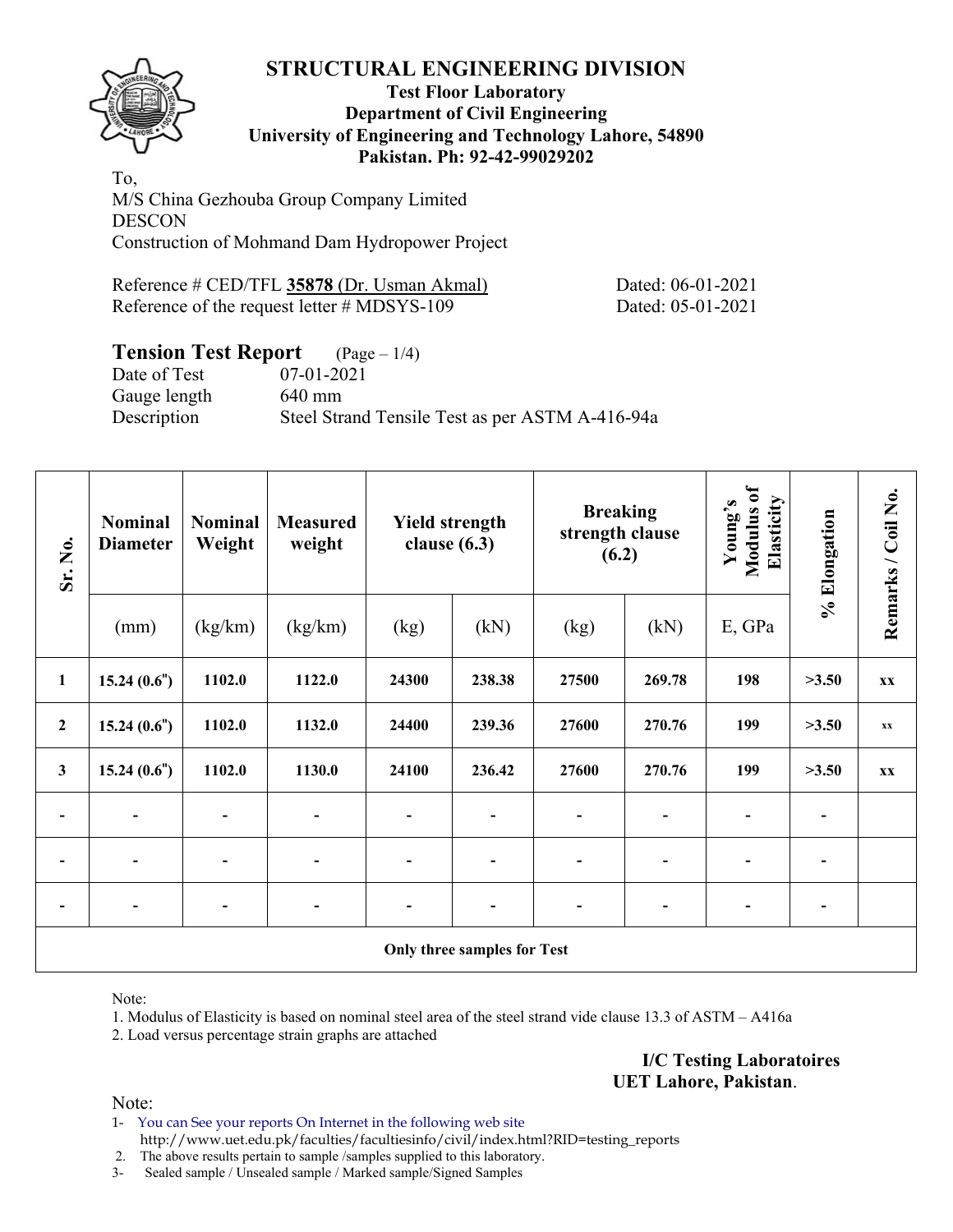

### **Test Floor Laboratory Department of Civil Engineering University of Engineering and Technology Lahore, 54890 Pakistan. Ph: 92-42-99029202**

To, M/S China Gezhouba Group Company Limited **DESCON** Construction of Mohmand Dam Hydropower Project

| Reference # CED/TFL 35878 (Dr. Usman Akmal)    |  |
|------------------------------------------------|--|
| Reference of the request letter $\#$ MDSYS-109 |  |

Dated: 06-01-2021 Dated: 05-01-2021

**Graph** (Page – 2/4)



**I/C Testing Laboratoires UET Lahore, Pakistan**.

- 1- You can See your reports On Internet in the following web site http://www.uet.edu.pk/faculties/facultiesinfo/civil/index.html?RID=testing\_reports
- 2. The above results pertain to sample /samples supplied to this laboratory.
- 3- Sealed sample / Unsealed sample / Marked sample/Signed Samples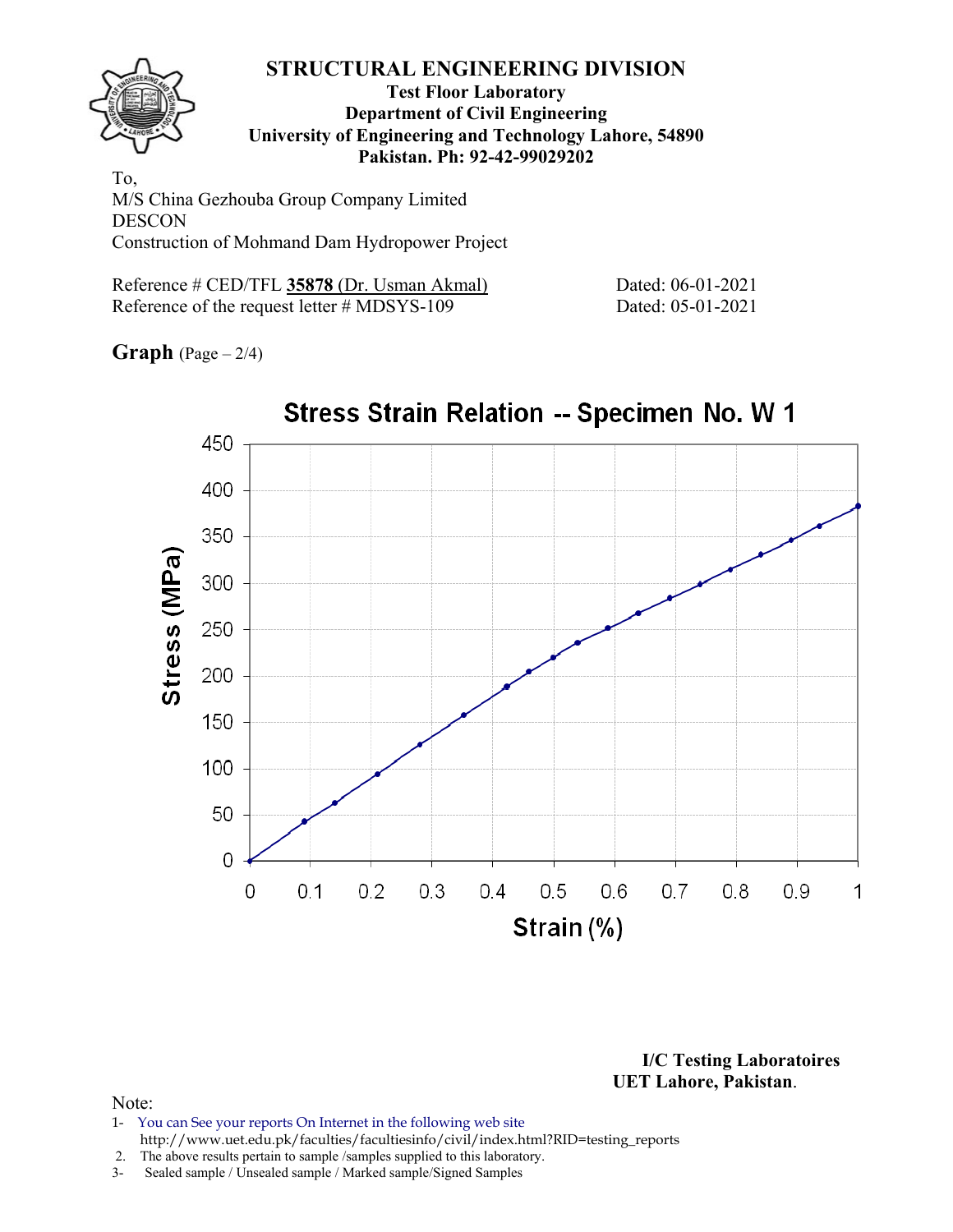

### **Test Floor Laboratory Department of Civil Engineering University of Engineering and Technology Lahore, 54890 Pakistan. Ph: 92-42-99029202**

To, M/S China Gezhouba Group Company Limited DESCON Construction of Mohmand Dam Hydropower Project

| Reference # CED/TFL 35878 (Dr. Usman Akmal)    |  |
|------------------------------------------------|--|
| Reference of the request letter $\#$ MDSYS-109 |  |

Dated: 06-01-2021 Dated: 05-01-2021

**Graph** (Page – 3/4)



**I/C Testing Laboratoires UET Lahore, Pakistan**.

- 1- You can See your reports On Internet in the following web site http://www.uet.edu.pk/faculties/facultiesinfo/civil/index.html?RID=testing\_reports
- 2. The above results pertain to sample /samples supplied to this laboratory.
- 3- Sealed sample / Unsealed sample / Marked sample/Signed Samples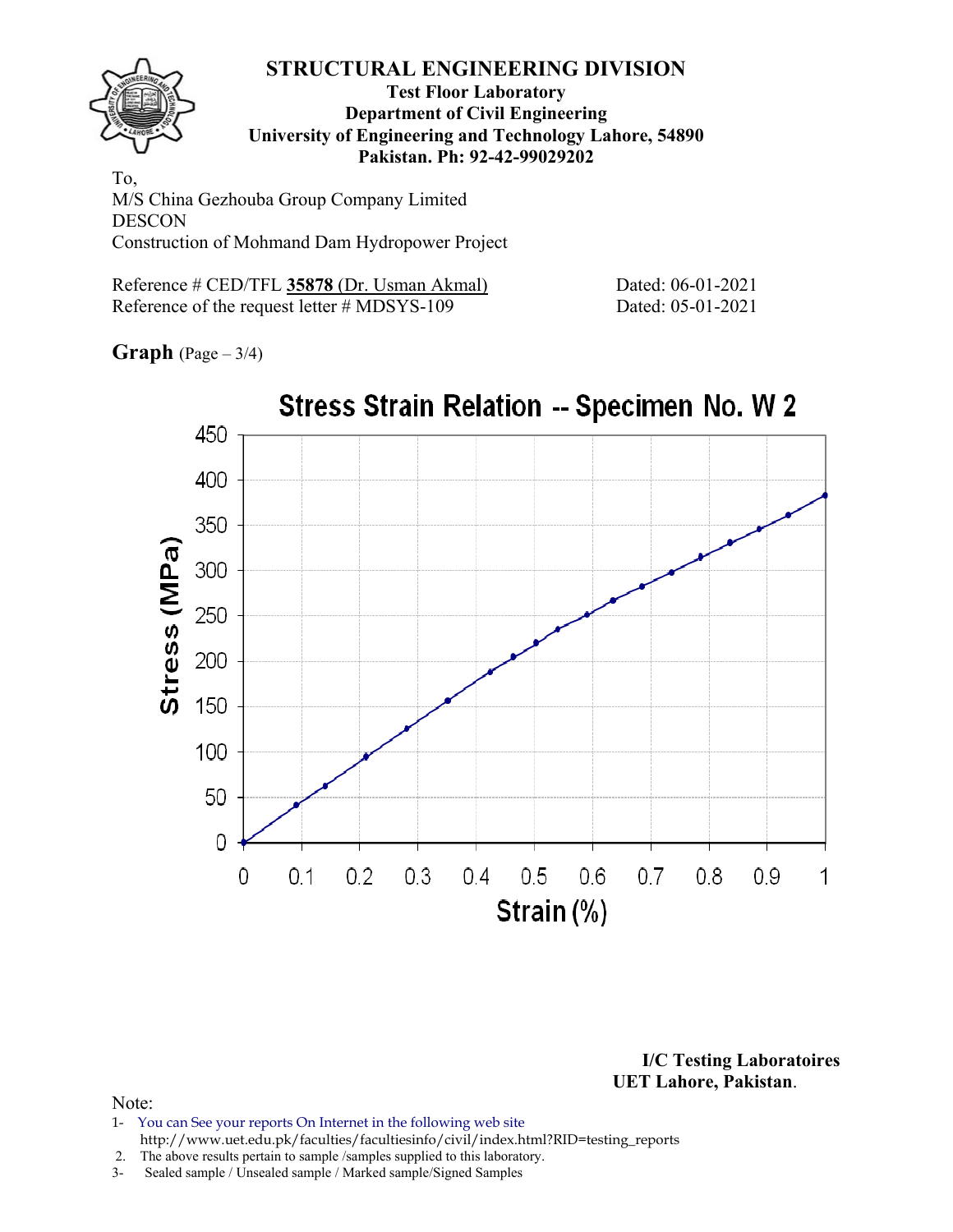

### **Test Floor Laboratory Department of Civil Engineering University of Engineering and Technology Lahore, 54890 Pakistan. Ph: 92-42-99029202**

To, M/S China Gezhouba Group Company Limited **DESCON** Construction of Mohmand Dam Hydropower Project

| Reference # CED/TFL 35878 (Dr. Usman Akmal)    |  |
|------------------------------------------------|--|
| Reference of the request letter $\#$ MDSYS-109 |  |

Dated: 06-01-2021 Dated: 05-01-2021

**Graph** (Page – 4/4)



**I/C Testing Laboratoires UET Lahore, Pakistan**.

### Note:

1- You can See your reports On Internet in the following web site http://www.uet.edu.pk/faculties/facultiesinfo/civil/index.html?RID=testing\_reports

2. The above results pertain to sample /samples supplied to this laboratory.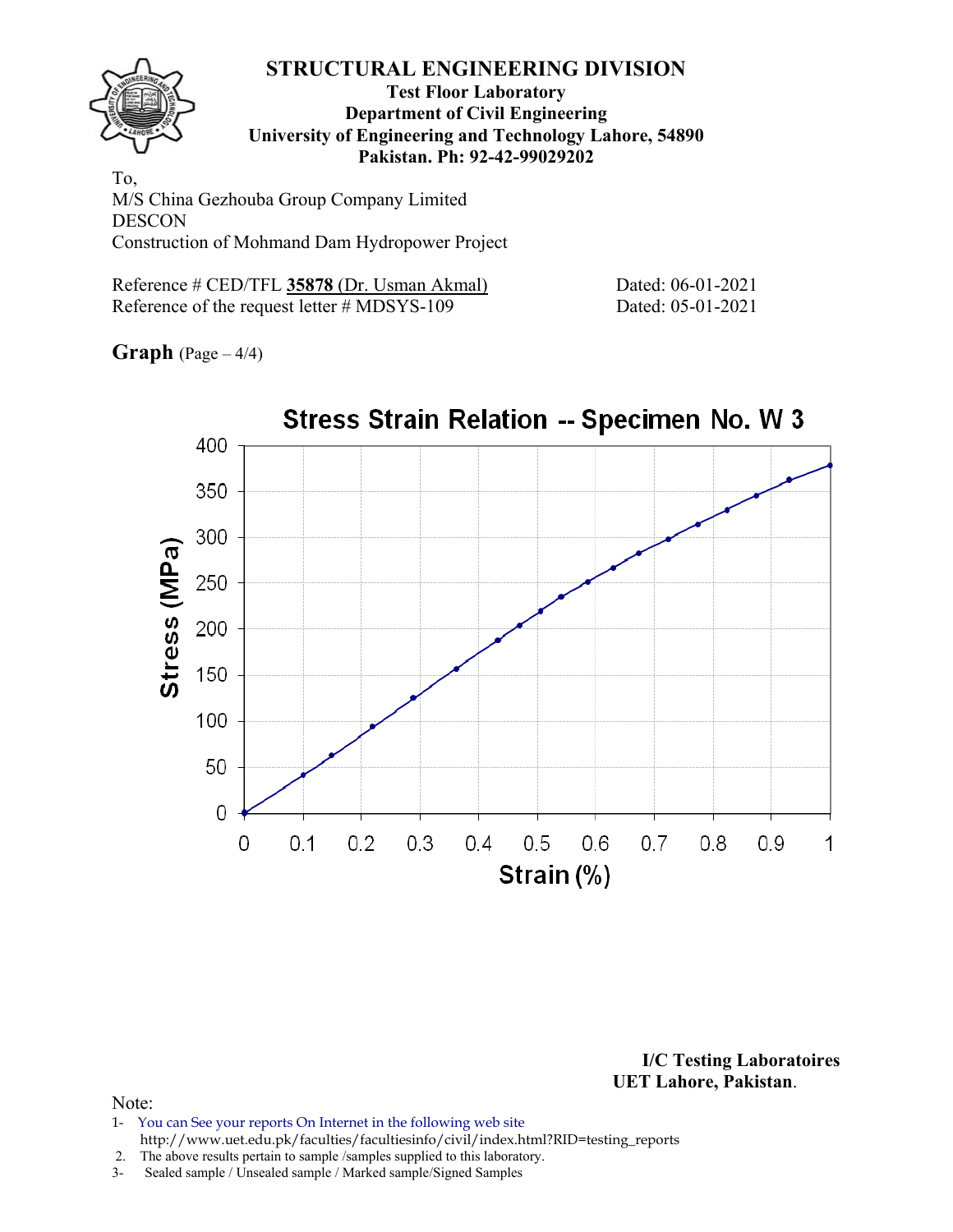**Test Floor Laboratory Department of Civil Engineering University of Engineering and Technology Lahore, 54890 Pakistan. Ph: 92-42-99029202** 

To, CEO Ittefaq Building Solution (Pvt) Ltd U.S Apparel Canteen

Reference # CED/TFL **35879** (Dr. Usman Akmal) Dated: 06-01-2021 Reference of the request letter # IBS/USAP/ST-01 Dated: 19-12-2020

# **Tension Test Report** (Page -1/1)

Date of Test 07-01-2021 Gauge length 8 inches

Description Deformed Steel Bar Tensile and Bend Test as per ASTM-A615

| Sr. No.                  | Weight                   |                          | Diameter/<br><b>Size</b><br>(inch) |                | Area<br>$(in^2)$ | <b>Yield load</b>                                   | <b>Breaking</b><br>Load |         | <b>Yield Stress</b><br>(psi) |                                                                 | <b>Ultimate Stress</b><br>(psi) |                          | % Elongation                 | Remarks |
|--------------------------|--------------------------|--------------------------|------------------------------------|----------------|------------------|-----------------------------------------------------|-------------------------|---------|------------------------------|-----------------------------------------------------------------|---------------------------------|--------------------------|------------------------------|---------|
|                          | (1bs/ft)                 | Nominal                  | <b>Actual</b>                      | Nominal        | Actual           | (kg)                                                | (kg)                    | Nominal | Actual                       | Nominal                                                         | Actual                          | (inch)                   |                              |         |
| 1                        | 0.374                    | 3/8                      | 0.374                              | 0.11           | 0.110            | 3600                                                | 4900                    | 72200   | 72120                        | 98200                                                           | 98200                           | 1.10                     | 13.8                         |         |
| $\mathbf{2}$             | 0.372                    | 3/8                      | 0.373                              | 0.11           | 0.109            | 3500                                                | 4800                    | 70200   | 70600                        | 96200                                                           | 96900                           | 1.40                     | 17.5                         |         |
|                          |                          | $\overline{\phantom{0}}$ |                                    |                |                  |                                                     |                         |         |                              |                                                                 | $\overline{\phantom{0}}$        | $\overline{\phantom{0}}$ |                              |         |
| $\overline{\phantom{a}}$ | $\overline{\phantom{0}}$ | $\blacksquare$           | $\blacksquare$                     |                | $\blacksquare$   |                                                     |                         |         |                              | $\overline{\phantom{a}}$                                        | $\overline{\phantom{a}}$        | $\overline{\phantom{a}}$ | $\overline{\phantom{a}}$     |         |
| $\blacksquare$           | $\blacksquare$           | Ξ.                       | $\blacksquare$                     | $\blacksquare$ | $\blacksquare$   |                                                     |                         |         |                              | ۰                                                               | $\overline{a}$                  | $\overline{\phantom{0}}$ | $\blacksquare$               |         |
|                          |                          | -                        |                                    |                | $\blacksquare$   | -                                                   |                         |         |                              | $\blacksquare$                                                  | $\overline{a}$                  | $\overline{\phantom{0}}$ | $\qquad \qquad \blacksquare$ |         |
|                          |                          |                          |                                    |                |                  |                                                     |                         |         |                              | Note: only two samples for tensile and one sample for bend test |                                 |                          |                              |         |
|                          |                          |                          |                                    |                |                  |                                                     |                         |         |                              |                                                                 |                                 |                          |                              |         |
|                          |                          |                          |                                    |                |                  |                                                     | <b>Bend Test</b>        |         |                              |                                                                 |                                 |                          |                              |         |
|                          |                          |                          |                                    |                |                  | 3/8" Dia Bar Bend Test Through 180° is Satisfactory |                         |         |                              |                                                                 |                                 |                          |                              |         |
|                          |                          |                          |                                    |                |                  |                                                     |                         |         |                              |                                                                 |                                 |                          |                              |         |
|                          |                          |                          |                                    |                |                  |                                                     |                         |         |                              |                                                                 |                                 |                          |                              |         |

**I/C Testing Laboratoires UET Lahore, Pakistan**.

Note:

1- You can See your reports On Internet in the following web site http://www.uet.edu.pk/faculties/facultiesinfo/civil/index.html?RID=testing\_reports

2. The above results pertain to sample /samples supplied to this laboratory.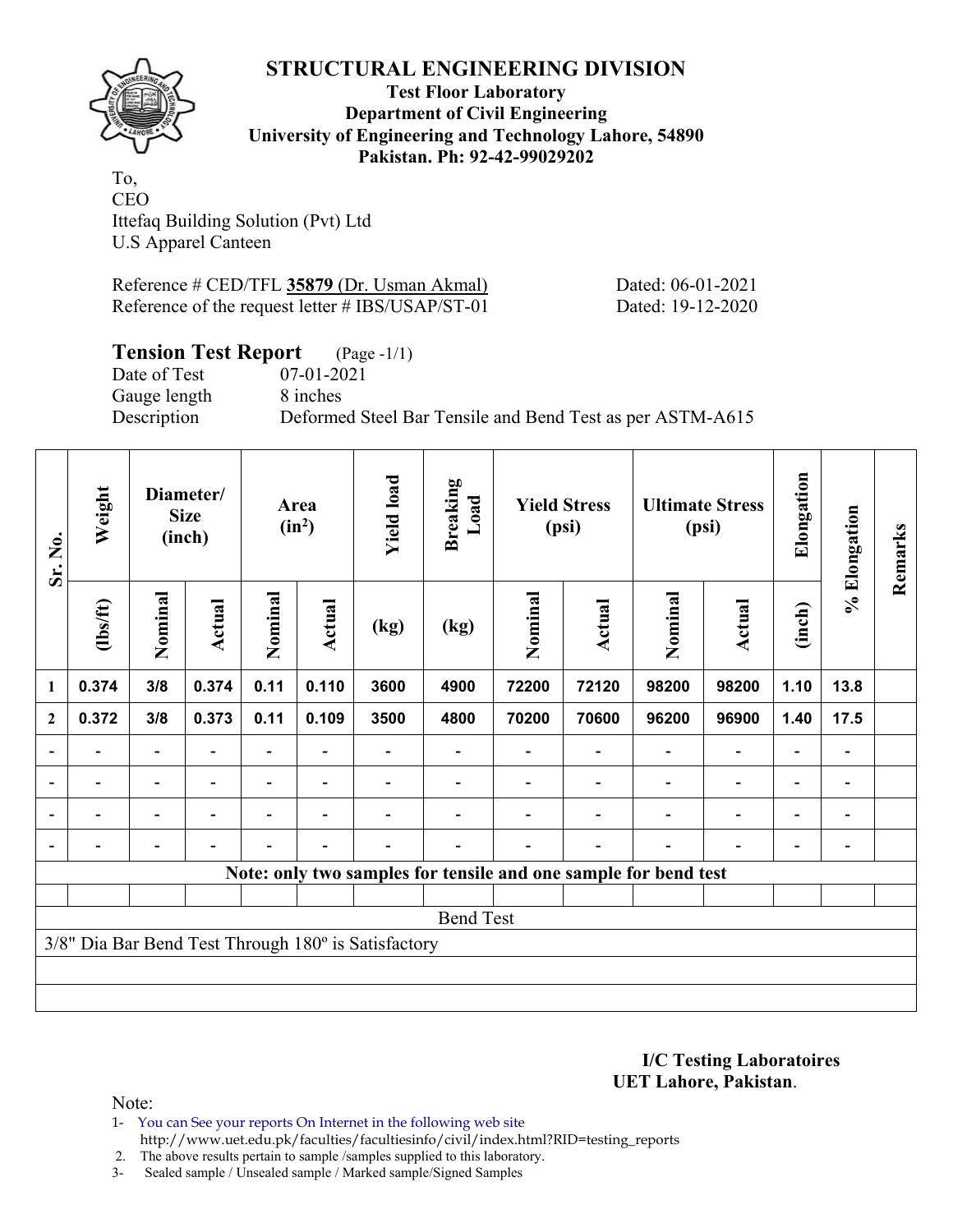

### **Test Floor Laboratory Department of Civil Engineering University of Engineering and Technology Lahore, 54890 Pakistan. Ph: 92-42-99029202**

To, Assistant Engineer (Civil)

GC University Faisalabad

Construction of Security Guard Room along with Bath Room and all Electrical Works at New Campus Government College University Faisalabad

Reference # CED/TFL **35881** (Dr. Usman Akmal) Dated: 06-01-2021 Reference of the request letter # GCUF/EC/2640 Dated: 21-08-2020

| <b>Tension Test Report</b> (Page -1/1) |                                                           |
|----------------------------------------|-----------------------------------------------------------|
| Date of Test                           | 07-01-2021                                                |
| Gauge length                           | 8 inches                                                  |
| Description                            | Deformed Steel Bar Tensile and Bend Test as per ASTM-A615 |
|                                        |                                                           |

| Sr. No.        | Weight   |                          | Diameter/<br><b>Size</b><br>(inch) |         | Area<br>$(in^2)$         | <b>Yield load</b>                                   | <b>Breaking</b><br>Load |         | <b>Yield Stress</b><br>(psi)                                    |                              | <b>Ultimate Stress</b><br>(psi) | Elongation               | % Elongation             | Remarks |
|----------------|----------|--------------------------|------------------------------------|---------|--------------------------|-----------------------------------------------------|-------------------------|---------|-----------------------------------------------------------------|------------------------------|---------------------------------|--------------------------|--------------------------|---------|
|                | (1bs/ft) | Nominal                  | Actual                             | Nominal | Actual                   | (kg)                                                | (kg)                    | Nominal | Actual                                                          | Nominal                      | <b>Actual</b>                   | (inch)                   |                          |         |
| 1              | 0.378    | 3/8                      | 0.376                              | 0.11    | 0.111                    | 3600                                                | 4800                    | 72200   | 71470                                                           | 96200                        | 95300                           | 1.20                     | 15.0                     |         |
| $\overline{2}$ | 0.377    | 3/8                      | 0.376                              | 0.11    | 0.111                    | 3200                                                | 4500                    | 64200   | 63690                                                           | 90200                        | 89600                           | 1.20                     | 15.0                     |         |
|                |          | $\overline{a}$           |                                    | Ξ.      |                          |                                                     |                         |         |                                                                 | $\qquad \qquad \blacksquare$ | $\overline{\phantom{0}}$        | $\overline{\phantom{a}}$ | $\overline{\phantom{a}}$ |         |
|                |          | $\overline{\phantom{a}}$ | $\blacksquare$                     | Ξ.      | $\overline{\phantom{0}}$ |                                                     |                         |         | $\overline{\phantom{0}}$                                        | $\overline{\phantom{0}}$     | $\overline{\phantom{a}}$        | $\overline{\phantom{a}}$ | $\overline{\phantom{a}}$ |         |
|                |          | $\overline{\phantom{0}}$ |                                    |         |                          |                                                     |                         |         |                                                                 |                              | $\overline{\phantom{0}}$        | $\overline{\phantom{0}}$ |                          |         |
|                |          |                          |                                    |         |                          |                                                     |                         |         |                                                                 |                              |                                 | $\overline{\phantom{0}}$ | $\overline{\phantom{0}}$ |         |
|                |          |                          |                                    |         |                          |                                                     |                         |         | Note: only two samples for tensile and one sample for bend test |                              |                                 |                          |                          |         |
|                |          |                          |                                    |         |                          |                                                     |                         |         |                                                                 |                              |                                 |                          |                          |         |
|                |          |                          |                                    |         |                          |                                                     | <b>Bend Test</b>        |         |                                                                 |                              |                                 |                          |                          |         |
|                |          |                          |                                    |         |                          | 3/8" Dia Bar Bend Test Through 180° is Satisfactory |                         |         |                                                                 |                              |                                 |                          |                          |         |
|                |          |                          |                                    |         |                          |                                                     |                         |         |                                                                 |                              |                                 |                          |                          |         |
|                |          |                          |                                    |         |                          |                                                     |                         |         |                                                                 |                              |                                 |                          |                          |         |

**I/C Testing Laboratoires UET Lahore, Pakistan**.

- 1- You can See your reports On Internet in the following web site http://www.uet.edu.pk/faculties/facultiesinfo/civil/index.html?RID=testing\_reports
- 2. The above results pertain to sample /samples supplied to this laboratory.
- 3- Sealed sample / Unsealed sample / Marked sample/Signed Samples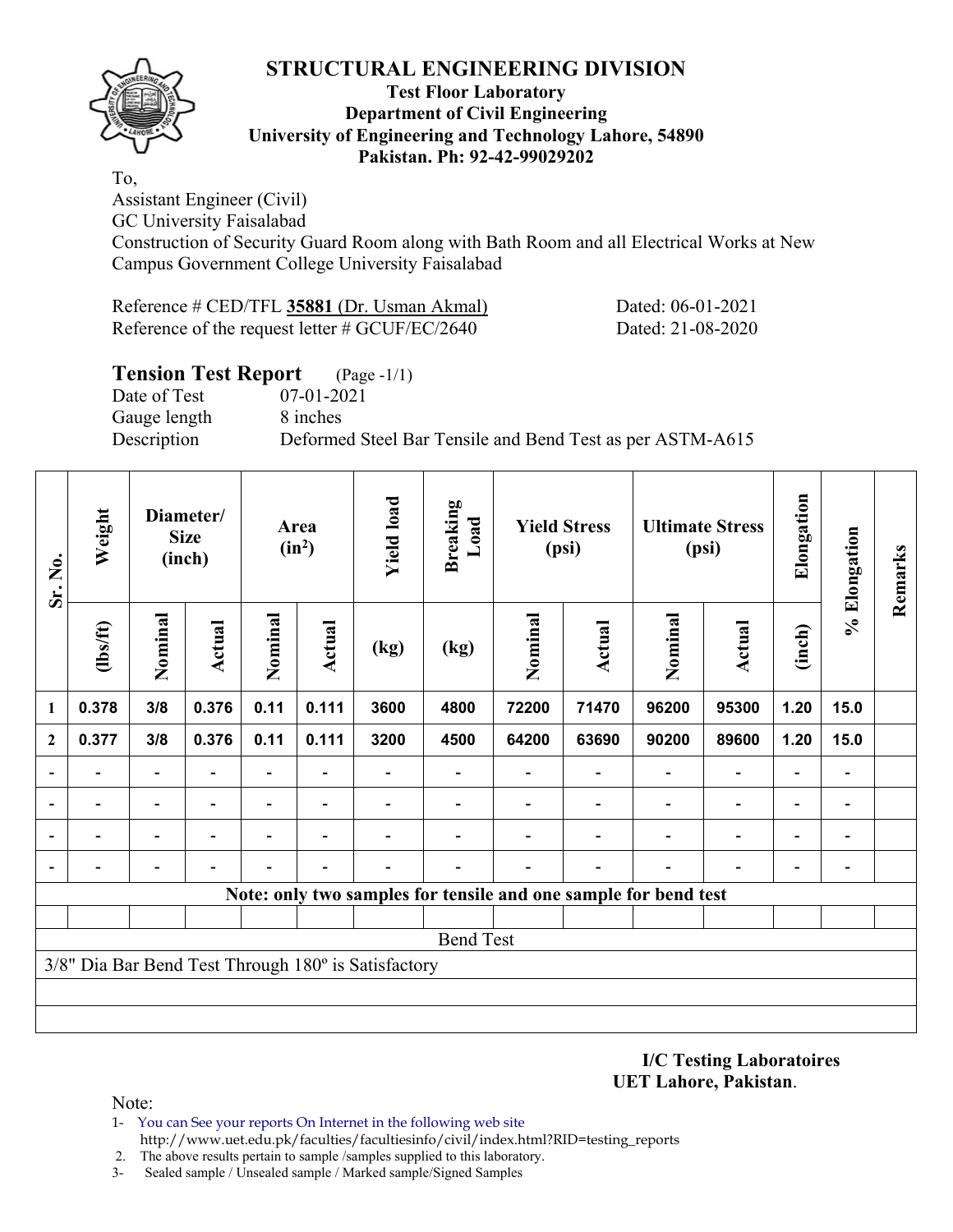

### **Test Floor Laboratory Department of Civil Engineering University of Engineering and Technology Lahore, 54890 Pakistan. Ph: 92-42-99029202**

To, Lt Commander PN GE (Navy) Lahore (CA No. CEN-176/2020 - Construction of 01 X 'B' Type House at SRE Land Lahore)

| Reference # CED/TFL 35882 (Dr. Usman Akmal)          | Dated: 06-01-2021 |
|------------------------------------------------------|-------------------|
| Reference of the request letter $\#$ 6021/151/42/E-6 | Dated: 05-01-2021 |

# **Tension Test Report** (Page -1/1)

Date of Test 07-01-2021 Gauge length 8 inches

Description Deformed Steel Bar Tensile and Bend Test as per ASTM-A615

| Sr. No.        | Weight   | Diameter/<br><b>Size</b><br>(inch) |                          |                          | <b>Yield load</b><br>Area<br>$(in^2)$ |                                                     | <b>Breaking</b><br>Load                                         | <b>Yield Stress</b><br>(psi) |                          | <b>Ultimate Stress</b><br>(psi) |                          | Elongation               | % Elongation             | Remarks |
|----------------|----------|------------------------------------|--------------------------|--------------------------|---------------------------------------|-----------------------------------------------------|-----------------------------------------------------------------|------------------------------|--------------------------|---------------------------------|--------------------------|--------------------------|--------------------------|---------|
|                | (1bs/ft) | Nominal                            | Actual                   | Nominal                  | Actual                                | (kg)                                                | (kg)                                                            | Nominal                      | Actual                   | Nominal                         | Actual                   | (inch)                   |                          |         |
| 1              | 0.367    | 3/8                                | 0.370                    | 0.11                     | 0.108                                 | 3600                                                | 5200                                                            | 72200                        | 73610                    | 104200                          | 106400                   | 1.30                     | 16.3                     |         |
| $\mathbf{2}$   | 0.373    | 3/8                                | 0.374                    | 0.11                     | 0.110                                 | 3300                                                | 4100                                                            | 66200                        | 66270                    | 82200                           | 82400                    | 1.40                     | 17.5                     |         |
| $\overline{a}$ |          | $\overline{\phantom{0}}$           |                          |                          |                                       |                                                     |                                                                 |                              |                          |                                 |                          |                          | $\overline{\phantom{a}}$ |         |
| $\blacksquare$ | ۰        | $\overline{\phantom{a}}$           | $\overline{\phantom{a}}$ | $\overline{\phantom{a}}$ | $\overline{\phantom{a}}$              |                                                     |                                                                 |                              | $\blacksquare$           | $\overline{\phantom{a}}$        | $\overline{\phantom{0}}$ | $\overline{\phantom{0}}$ | $\blacksquare$           |         |
|                | ۰        | $\overline{\phantom{0}}$           | ۰                        | $\blacksquare$           | $\overline{\phantom{0}}$              |                                                     |                                                                 |                              | $\blacksquare$           | $\overline{\phantom{0}}$        | $\overline{\phantom{0}}$ | $\blacksquare$           | $\blacksquare$           |         |
| $\blacksquare$ |          | $\overline{\phantom{0}}$           | $\blacksquare$           | $\overline{\phantom{0}}$ | $\blacksquare$                        | $\overline{a}$                                      |                                                                 |                              | $\overline{\phantom{0}}$ | $\overline{\phantom{0}}$        | $\overline{a}$           | $\overline{\phantom{0}}$ |                          |         |
|                |          |                                    |                          |                          |                                       |                                                     | Note: only two samples for tensile and one sample for bend test |                              |                          |                                 |                          |                          |                          |         |
|                |          |                                    |                          |                          |                                       |                                                     |                                                                 |                              |                          |                                 |                          |                          |                          |         |
|                |          |                                    |                          |                          |                                       |                                                     | <b>Bend Test</b>                                                |                              |                          |                                 |                          |                          |                          |         |
|                |          |                                    |                          |                          |                                       | 3/8" Dia Bar Bend Test Through 180° is Satisfactory |                                                                 |                              |                          |                                 |                          |                          |                          |         |
|                |          |                                    |                          |                          |                                       |                                                     |                                                                 |                              |                          |                                 |                          |                          |                          |         |
|                |          |                                    |                          |                          |                                       |                                                     |                                                                 |                              |                          |                                 |                          |                          |                          |         |

### **I/C Testing Laboratoires UET Lahore, Pakistan**.

- 1- You can See your reports On Internet in the following web site http://www.uet.edu.pk/faculties/facultiesinfo/civil/index.html?RID=testing\_reports
- 2. The above results pertain to sample /samples supplied to this laboratory.
- 3- Sealed sample / Unsealed sample / Marked sample/Signed Samples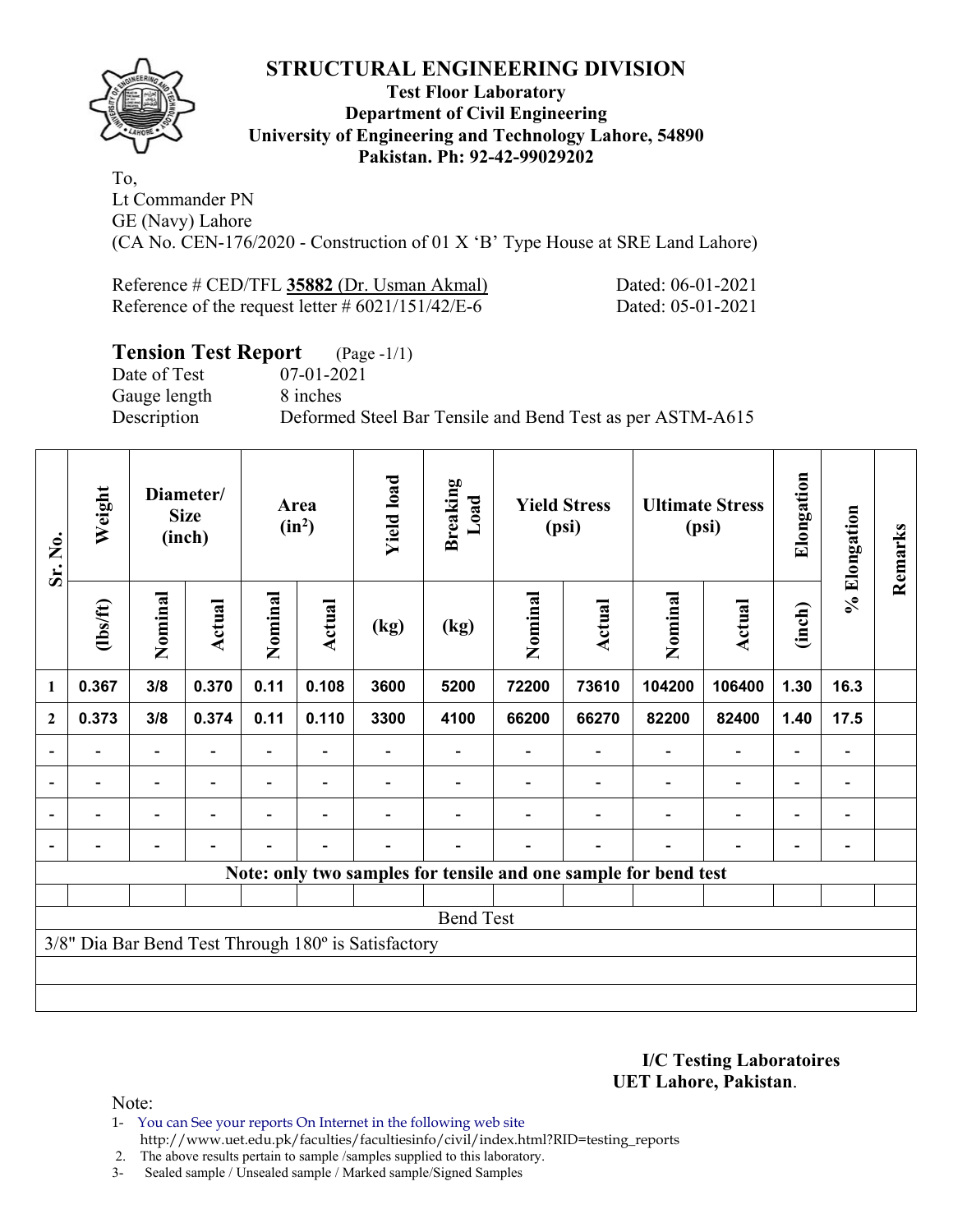

### **Test Floor Laboratory Department of Civil Engineering University of Engineering and Technology Lahore, 54890 Pakistan. Ph: 92-42-99029202**

To, Project Engineer HMS Enterprises Construction of Gate and Supply & Commissioning of 4 Nos of Rain Guns at Multan Cricket Stadium Reference # CED/TFL **35883** (Dr. Usman Akmal) Dated: 06-01-2021 Reference of the request letter # PCB/MCS/HMS/2 Dated: 04-01-2021

# **Tension Test Report** (Page -1/1)

Date of Test 07-01-2021 Gauge length 8 inches

Description Deformed Steel Bar Tensile and Bend Test as per ASTM-A615

| Sr. No.        | Weight<br>Diameter/<br><b>Size</b>            |                          |                          | Area<br>$(in^2)$         |                          | <b>Yield load</b><br><b>Breaking</b><br>Load |                                                                |         | <b>Yield Stress</b><br>(psi) |         | <b>Ultimate Stress</b><br>(psi) | Elongation               | % Elongation                 | Remarks |
|----------------|-----------------------------------------------|--------------------------|--------------------------|--------------------------|--------------------------|----------------------------------------------|----------------------------------------------------------------|---------|------------------------------|---------|---------------------------------|--------------------------|------------------------------|---------|
|                | (1bs/ft)                                      | Nominal<br>$(\#)$        | Actual<br>(inch)         | Nominal                  | <b>Actual</b>            | (kg)                                         | (kg)                                                           | Nominal | Actual                       | Nominal | <b>Actual</b>                   | (inch)                   |                              |         |
| $\mathbf{1}$   | 0.369                                         | $\mathbf 3$              | 0.371                    | 0.11                     | 0.108                    | 3100                                         | 4700                                                           | 62200   | 63060                        | 94200   | 95700                           | 1.40                     | 17.5                         |         |
|                |                                               | $\overline{\phantom{0}}$ |                          |                          |                          |                                              |                                                                |         |                              |         |                                 |                          |                              |         |
| $\overline{a}$ | $\overline{a}$                                | $\overline{\phantom{0}}$ |                          |                          | $\overline{\phantom{0}}$ |                                              |                                                                |         |                              |         | $\overline{\phantom{0}}$        | $\overline{\phantom{0}}$ | $\overline{\phantom{a}}$     |         |
| $\overline{a}$ | $\overline{\phantom{a}}$                      | $\overline{\phantom{0}}$ | $\overline{\phantom{0}}$ | -                        | $\overline{\phantom{a}}$ |                                              |                                                                |         |                              |         | $\overline{\phantom{0}}$        | $\overline{\phantom{0}}$ | $\qquad \qquad \blacksquare$ |         |
|                | $\blacksquare$                                | $\blacksquare$           |                          | -                        | ۰                        |                                              |                                                                |         |                              |         | $\overline{\phantom{0}}$        | $\overline{\phantom{0}}$ | $\qquad \qquad \blacksquare$ |         |
|                |                                               | $\overline{\phantom{0}}$ | $\overline{\phantom{a}}$ | $\overline{\phantom{0}}$ | $\overline{\phantom{a}}$ |                                              |                                                                |         |                              |         | $\overline{\phantom{a}}$        | $\overline{\phantom{0}}$ |                              |         |
|                |                                               |                          |                          |                          |                          |                                              | Note: only one sample for tensile and one sample for bend test |         |                              |         |                                 |                          |                              |         |
|                |                                               |                          |                          |                          |                          |                                              |                                                                |         |                              |         |                                 |                          |                              |         |
|                |                                               |                          |                          |                          |                          |                                              | <b>Bend Test</b>                                               |         |                              |         |                                 |                          |                              |         |
|                | #3 Bar Bend Test Through 180° is Satisfactory |                          |                          |                          |                          |                                              |                                                                |         |                              |         |                                 |                          |                              |         |
|                |                                               |                          |                          |                          |                          |                                              |                                                                |         |                              |         |                                 |                          |                              |         |
|                |                                               |                          |                          |                          |                          |                                              |                                                                |         |                              |         |                                 |                          |                              |         |

**I/C Testing Laboratoires UET Lahore, Pakistan**.

Note:

1- You can See your reports On Internet in the following web site http://www.uet.edu.pk/faculties/facultiesinfo/civil/index.html?RID=testing\_reports

2. The above results pertain to sample /samples supplied to this laboratory.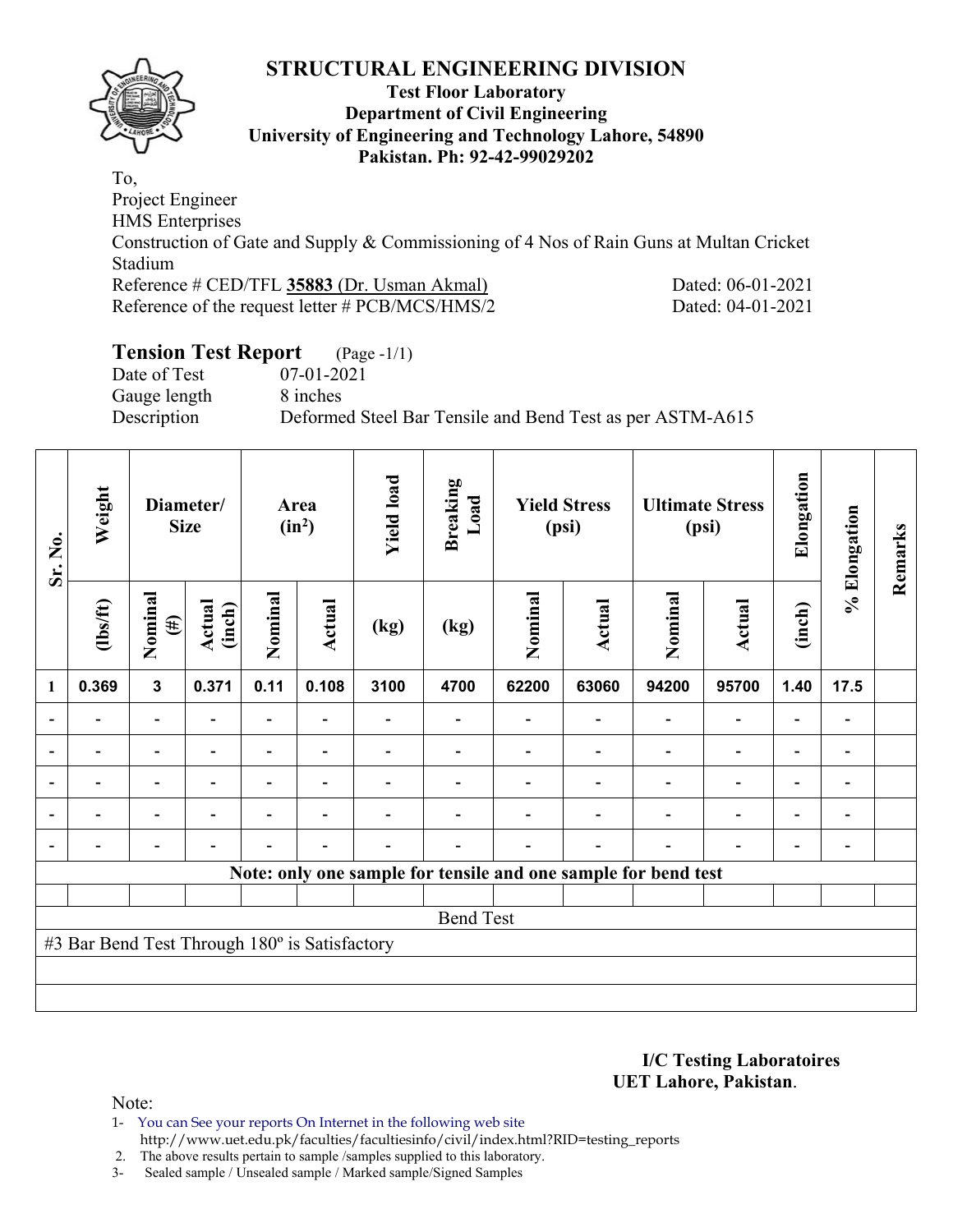### **Test Floor Laboratory Department of Civil Engineering University of Engineering and Technology Lahore, 54890 Pakistan. Ph: 92-42-99029202**

To, Sr. Project Manager Izhar Group of Companies Construction of Structural Works of Dolmen Shopping Mall DHA Lahore

Reference # CED/TFL **35885** (Dr. Usman Akmal) Dated: 06-01-2021 Reference of the request letter # ICPL/CONST-DML/20/33 Dated: 06-01-2021

# **Tension Test Report** (Page -1/1)

Date of Test 07-01-2021 Gauge length 8 inches

Description Deformed Steel Bar Tensile and Bend Test as per ASTM-A615

| Sr. No.                  | Weight         | Diameter/<br><b>Size</b><br>(mm) |                | Area<br>$(in^2)$ |                          | <b>Yield load</b><br><b>Breaking</b><br>Load        |                                                                 | <b>Yield Stress</b><br>(psi) |                          | <b>Ultimate Stress</b><br>(psi) |                          | Elongation               | % Elongation   | Remarks                       |
|--------------------------|----------------|----------------------------------|----------------|------------------|--------------------------|-----------------------------------------------------|-----------------------------------------------------------------|------------------------------|--------------------------|---------------------------------|--------------------------|--------------------------|----------------|-------------------------------|
|                          | (1bs/ft)       | Nominal                          | Actual         | Nominal          | Actual                   | (kg)                                                | (kg)                                                            | Nominal                      | Actual                   | Nominal                         | <b>Actual</b>            | (inch)                   |                |                               |
| $\mathbf{1}$             | 0.419          | 10                               | 10.06          | 0.12             | 0.123                    | 3800                                                | 4900                                                            | 69812                        | 68000                    | 90021                           | 87700                    | 1.20                     | 15.0           |                               |
| $\mathbf{2}$             | 0.412          | 10                               | 9.97           | 0.12             | 0.121                    | 3900                                                | 4800                                                            | 71650                        | 71030                    | 88184                           | 87500                    | 1.20                     | 15.0           | <b>Amreli</b><br><b>Steel</b> |
| $\overline{\phantom{a}}$ | $\blacksquare$ | $\overline{\phantom{a}}$         | $\blacksquare$ |                  |                          |                                                     |                                                                 |                              | $\overline{\phantom{a}}$ | $\overline{\phantom{a}}$        | $\overline{\phantom{a}}$ | $\overline{\phantom{a}}$ |                |                               |
| $\blacksquare$           | $\overline{a}$ | $\overline{\phantom{a}}$         | $\blacksquare$ | Ξ.               | $\overline{\phantom{a}}$ |                                                     |                                                                 |                              |                          | $\overline{\phantom{0}}$        | $\overline{\phantom{a}}$ | $\overline{\phantom{a}}$ | $\blacksquare$ |                               |
|                          |                | $\overline{\phantom{0}}$         |                |                  |                          |                                                     |                                                                 |                              |                          |                                 | $\overline{a}$           | $\overline{\phantom{0}}$ |                |                               |
|                          |                |                                  |                |                  |                          |                                                     |                                                                 |                              |                          |                                 | $\overline{\phantom{0}}$ | $\overline{\phantom{0}}$ |                |                               |
|                          |                |                                  |                |                  |                          |                                                     | Note: only two samples for tensile and one sample for bend test |                              |                          |                                 |                          |                          |                |                               |
|                          |                |                                  |                |                  |                          |                                                     |                                                                 |                              |                          |                                 |                          |                          |                |                               |
|                          |                |                                  |                |                  |                          |                                                     | <b>Bend Test</b>                                                |                              |                          |                                 |                          |                          |                |                               |
|                          |                |                                  |                |                  |                          | 10mm Dia Bar Bend Test Through 180° is Satisfactory |                                                                 |                              |                          |                                 |                          |                          |                |                               |
|                          |                |                                  |                |                  |                          |                                                     |                                                                 |                              |                          |                                 |                          |                          |                |                               |
|                          |                |                                  |                |                  |                          |                                                     |                                                                 |                              |                          |                                 |                          |                          |                |                               |

**I/C Testing Laboratoires UET Lahore, Pakistan**.

Note:

1- You can See your reports On Internet in the following web site http://www.uet.edu.pk/faculties/facultiesinfo/civil/index.html?RID=testing\_reports

2. The above results pertain to sample /samples supplied to this laboratory.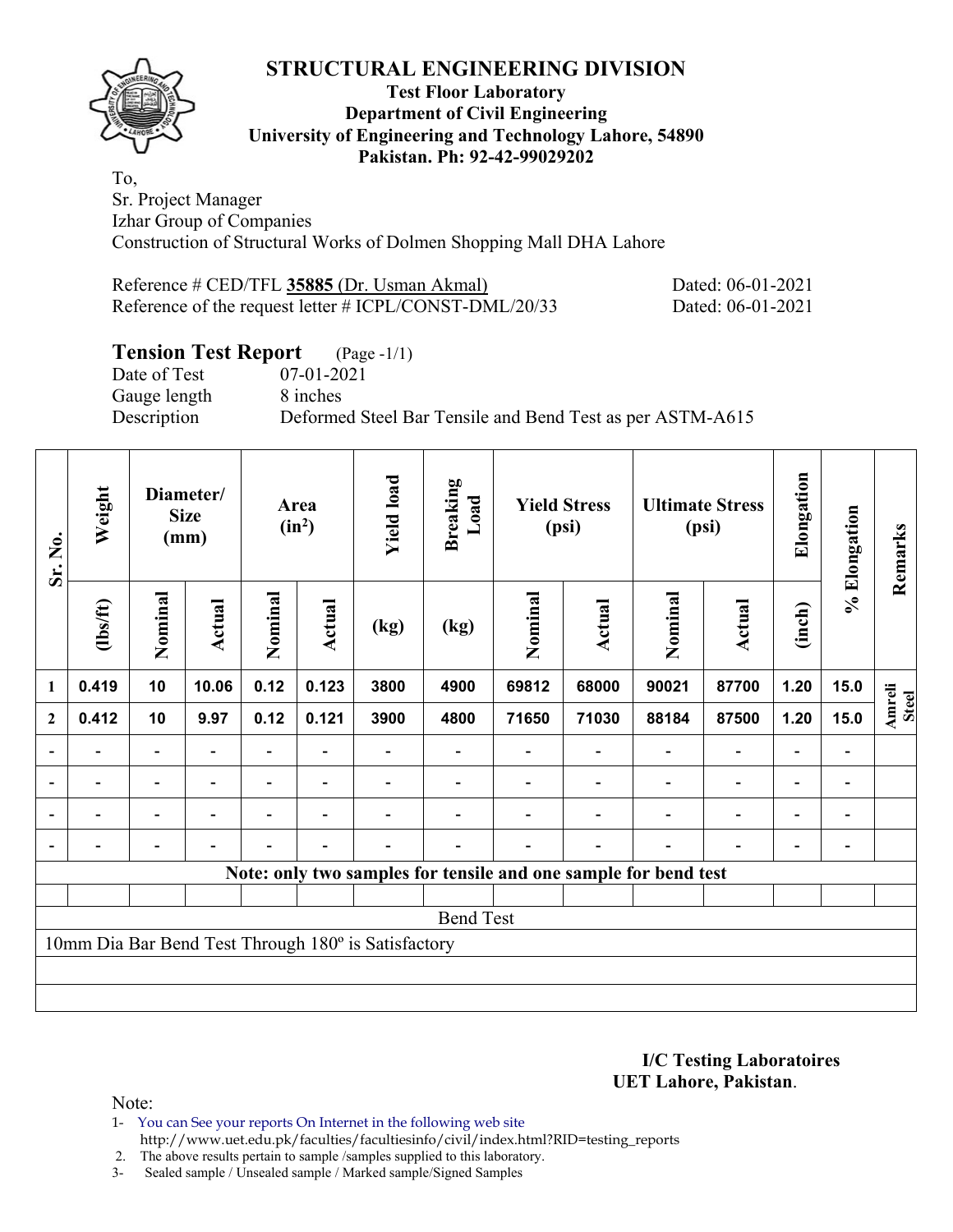

### **Test Floor Laboratory Department of Civil Engineering University of Engineering and Technology Lahore, 54890 Pakistan. Ph: 92-42-99029202**

To, Project Manager MEK Multistory Offices, P-156, Gulberg II, Lahore

Reference # CED/TFL **35886** (Dr. Usman Akmal) Dated: 06-01-2021 Reference of the request letter # P-156-189 Dated: 06-01-2021

# **Tension Test Report** (Page -1/1) Date of Test 07-01-2021 Gauge length 8 inches Description Deformed Steel Bar Tensile and Bend Test as per ASTM-A615

| Sr. No.        | Weight                                        |                          | Diameter/<br><b>Size</b> | Area<br>$(in^2)$ |                          | <b>Yield load</b> | <b>Breaking</b><br>Load                                         | <b>Yield Stress</b><br>(psi) |        |                | <b>Ultimate Stress</b><br>(psi) | Elongation               | % Elongation   | Remarks       |
|----------------|-----------------------------------------------|--------------------------|--------------------------|------------------|--------------------------|-------------------|-----------------------------------------------------------------|------------------------------|--------|----------------|---------------------------------|--------------------------|----------------|---------------|
|                | $\frac{2}{10}$                                | Nominal<br>$(\#)$        | <b>Actual</b><br>(inch)  | Nominal          | Actual                   | (kg)              | (kg)                                                            | Nominal                      | Actual | Nominal        | <b>Actual</b>                   | (inch)                   |                |               |
| $\mathbf{1}$   | 0.370                                         | $\mathbf{3}$             | 0.372                    | 0.11             | 0.109                    | 3600              | 4500                                                            | 72200                        | 73060  | 90200          | 91400                           | 0.90                     | 11.3           |               |
| $\mathbf{2}$   | 0.371                                         | $\mathbf{3}$             | 0.372                    | 0.11             | 0.109                    | 3500              | 4500                                                            | 70200                        | 70840  | 90200          | 91100                           | 1.00                     | 12.5           | Afco<br>Steel |
|                |                                               | -                        |                          |                  |                          |                   |                                                                 |                              |        |                | $\overline{\phantom{0}}$        | $\overline{\phantom{0}}$ |                |               |
| $\overline{a}$ |                                               | $\overline{\phantom{0}}$ |                          |                  | $\overline{\phantom{0}}$ |                   |                                                                 |                              |        |                | $\overline{\phantom{0}}$        | $\overline{\phantom{0}}$ |                |               |
| $\blacksquare$ |                                               | $\overline{\phantom{a}}$ | $\blacksquare$           |                  | $\overline{\phantom{a}}$ |                   |                                                                 |                              |        | ۰              | $\overline{\phantom{0}}$        | $\blacksquare$           | $\blacksquare$ |               |
|                | -                                             | -                        |                          |                  | $\blacksquare$           |                   |                                                                 |                              | ۰      | $\blacksquare$ | $\overline{a}$                  | $\overline{\phantom{a}}$ |                |               |
|                |                                               |                          |                          |                  |                          |                   | Note: only two samples for tensile and one sample for bend test |                              |        |                |                                 |                          |                |               |
|                |                                               |                          |                          |                  |                          |                   |                                                                 |                              |        |                |                                 |                          |                |               |
|                |                                               |                          |                          |                  |                          |                   | <b>Bend Test</b>                                                |                              |        |                |                                 |                          |                |               |
|                | #3 Bar Bend Test Through 180° is Satisfactory |                          |                          |                  |                          |                   |                                                                 |                              |        |                |                                 |                          |                |               |
|                |                                               |                          |                          |                  |                          |                   |                                                                 |                              |        |                |                                 |                          |                |               |
|                |                                               |                          |                          |                  |                          |                   |                                                                 |                              |        |                |                                 |                          |                |               |

**I/C Testing Laboratoires UET Lahore, Pakistan**.

Note:

1- You can See your reports On Internet in the following web site http://www.uet.edu.pk/faculties/facultiesinfo/civil/index.html?RID=testing\_reports

2. The above results pertain to sample /samples supplied to this laboratory.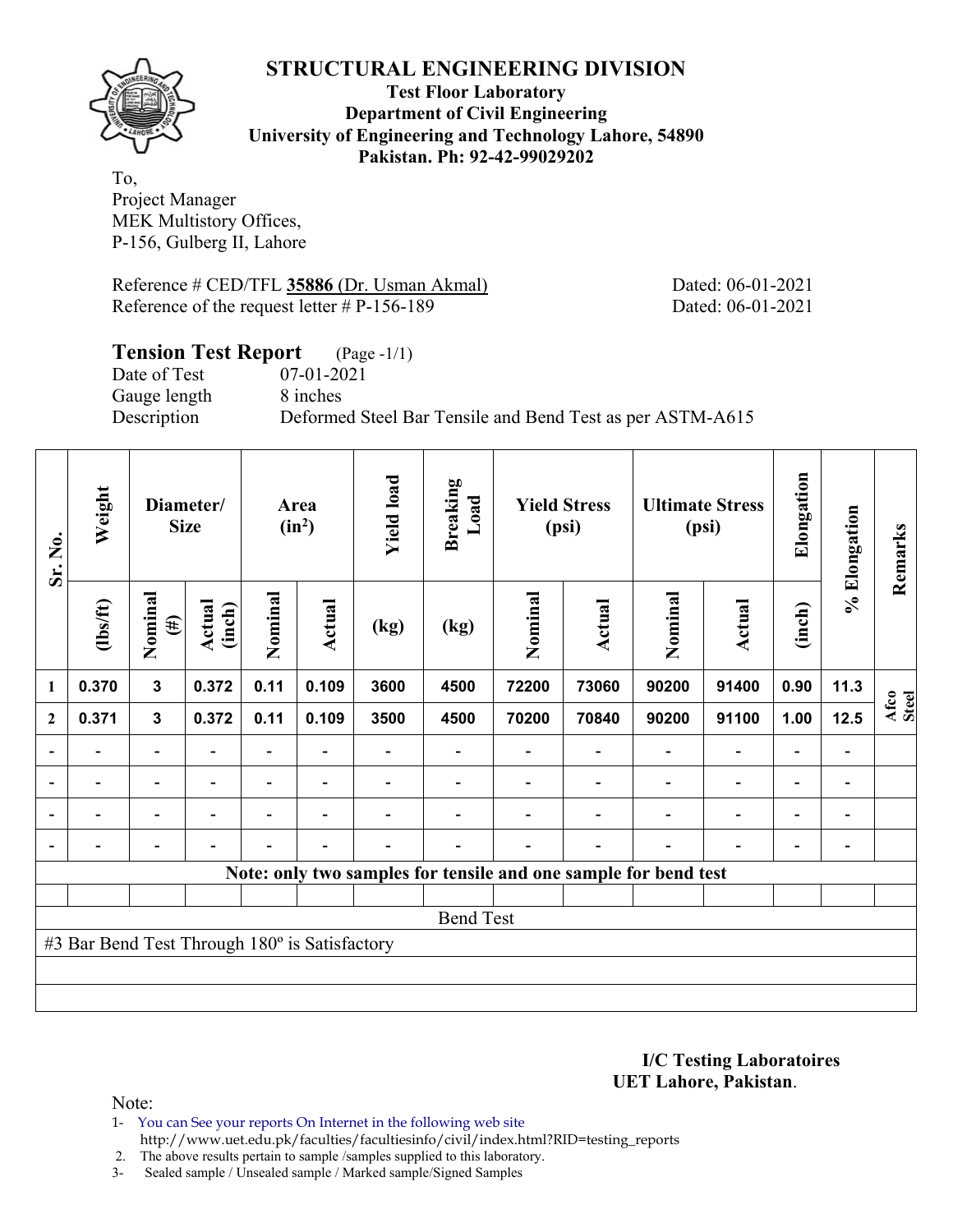### **Test Floor Laboratory Department of Civil Engineering University of Engineering and Technology Lahore, 54890 Pakistan. Ph: 92-42-99029202**

To, Construction Manager Mughals Pakistan (Private) Limited Construction of EOBI Hotel & Mixed Use Development, Lahore

| Reference # CED/TFL 35887 (Dr. Usman Akmal)                   | Dated: 06-01-2021 |
|---------------------------------------------------------------|-------------------|
| Reference of the request letter $\# 786/MPL-0064/060101/2021$ | Dated: 06-01-2021 |

# **Tension Test Report** (Page -1/1)

Date of Test 07-01-2021 Gauge length 8 inches

Description Deformed Steel Bar Tensile and Bend Test as per ASTM-A615

| Sr. No.        | Weight                   |                          | Diameter/<br><b>Size</b><br>(mm) |                          |                          |                                                     | Area<br>$(in^2)$         |         | <b>Breaking</b><br>Load                                         | <b>Yield Stress</b><br>(psi) |                          | <b>Ultimate Stress</b><br>(psi) |                          | Elongation | % Elongation | Remarks |
|----------------|--------------------------|--------------------------|----------------------------------|--------------------------|--------------------------|-----------------------------------------------------|--------------------------|---------|-----------------------------------------------------------------|------------------------------|--------------------------|---------------------------------|--------------------------|------------|--------------|---------|
|                | (1bs/ft)                 | Nominal                  | Actual                           | Nominal                  | Actual                   | (kg)                                                | (kg)                     | Nominal | Actual                                                          | Nominal                      | Actual                   | (inch)                          |                          |            |              |         |
| 1              | 0.408                    | 10                       | 9.93                             | 0.12                     | 0.120                    | 3400                                                | 5000                     | 62464   | 62420                                                           | 91858                        | 91800                    | 1.30                            | 16.3                     |            |              |         |
| $\mathbf{2}$   | 0.405                    | 10                       | 9.89                             | 0.12                     | 0.119                    | 3600                                                | 5100                     | 66138   | 66650                                                           | 93696                        | 94500                    | 1.00                            | 12.5                     |            |              |         |
|                |                          | $\overline{\phantom{0}}$ |                                  |                          |                          |                                                     |                          |         |                                                                 |                              |                          |                                 | $\overline{\phantom{a}}$ |            |              |         |
| $\blacksquare$ | $\blacksquare$           | $\overline{\phantom{a}}$ | $\blacksquare$                   | Ξ.                       | $\overline{\phantom{a}}$ |                                                     |                          |         | $\blacksquare$                                                  | $\overline{\phantom{a}}$     | $\overline{\phantom{0}}$ | $\overline{\phantom{0}}$        | $\blacksquare$           |            |              |         |
|                | $\overline{\phantom{0}}$ | $\overline{\phantom{a}}$ |                                  | Ξ.                       | $\blacksquare$           |                                                     |                          |         |                                                                 | $\blacksquare$               | $\overline{\phantom{0}}$ | $\blacksquare$                  | $\blacksquare$           |            |              |         |
|                | $\blacksquare$           | $\overline{\phantom{a}}$ |                                  | $\overline{\phantom{0}}$ | $\overline{\phantom{a}}$ | $\blacksquare$                                      | $\overline{\phantom{0}}$ |         | $\blacksquare$                                                  | $\blacksquare$               | $\overline{a}$           | $\overline{\phantom{0}}$        | $\blacksquare$           |            |              |         |
|                |                          |                          |                                  |                          |                          |                                                     |                          |         | Note: only two samples for tensile and one sample for bend test |                              |                          |                                 |                          |            |              |         |
|                |                          |                          |                                  |                          |                          |                                                     |                          |         |                                                                 |                              |                          |                                 |                          |            |              |         |
|                |                          |                          |                                  |                          |                          |                                                     | <b>Bend Test</b>         |         |                                                                 |                              |                          |                                 |                          |            |              |         |
|                |                          |                          |                                  |                          |                          | 10mm Dia Bar Bend Test Through 180° is Satisfactory |                          |         |                                                                 |                              |                          |                                 |                          |            |              |         |
|                |                          |                          |                                  |                          |                          |                                                     |                          |         |                                                                 |                              |                          |                                 |                          |            |              |         |
|                |                          |                          |                                  |                          |                          |                                                     |                          |         |                                                                 |                              |                          |                                 |                          |            |              |         |

**I/C Testing Laboratoires UET Lahore, Pakistan**.

Note:

1- You can See your reports On Internet in the following web site http://www.uet.edu.pk/faculties/facultiesinfo/civil/index.html?RID=testing\_reports

2. The above results pertain to sample /samples supplied to this laboratory.